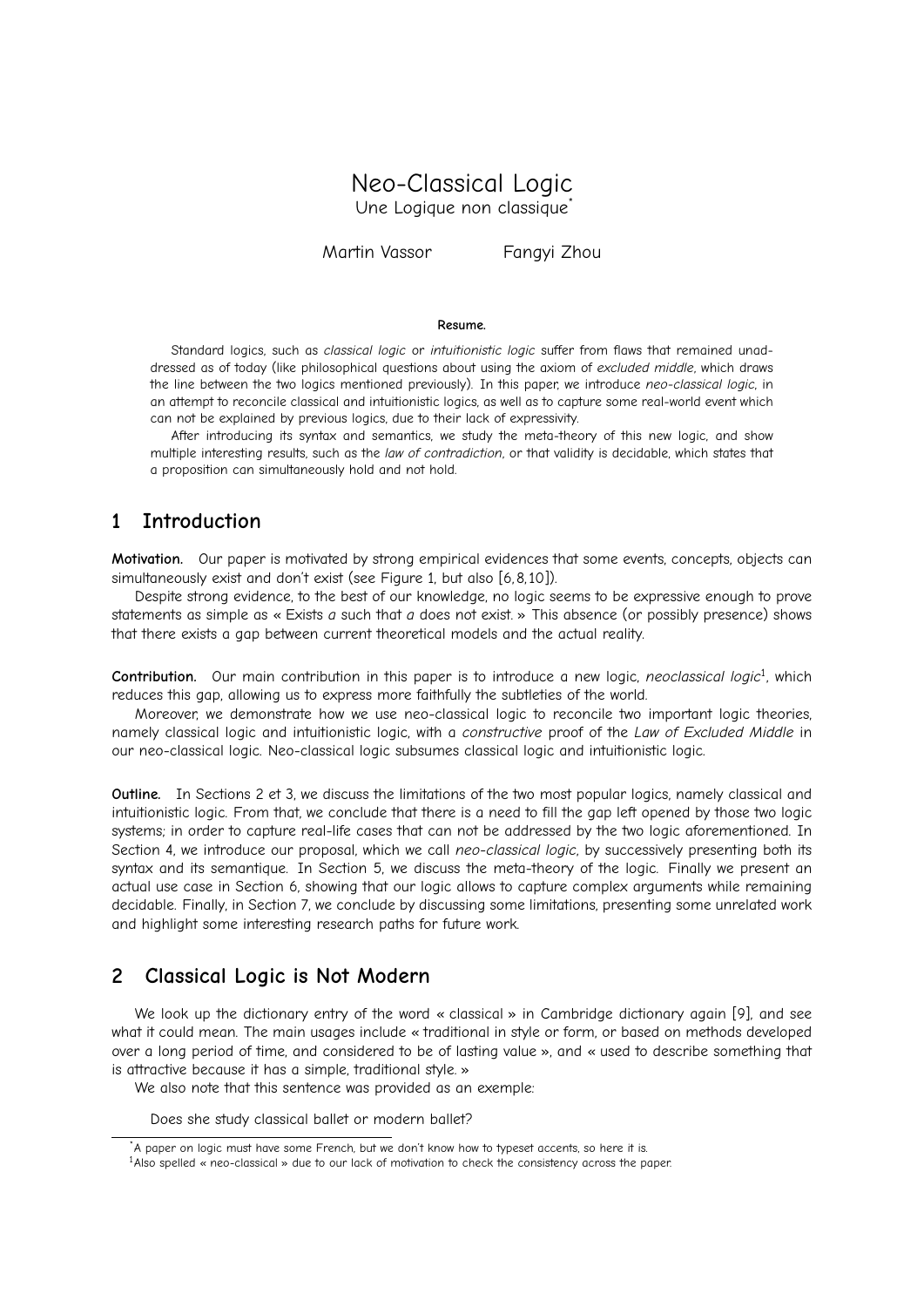<span id="page-1-0"></span>

Figure 1: Empirical evidence of the simultaneous existence and non-existence of the word « Artefact » in English, according to the Cambridge Dictionary.

This sentence gives a strong hint that *classical* ballet is *not modern*. We are also confident to conclude that classical logic is not modern, via a simple application of substitution. A modern-day logic should be modern, in order to catch up with contemporary development of real life events and technological advancements. Moreover, it is an unfortunate fact that classical logic cannot represent the simultaneous existence and non-existence of a word (cf. Figure [1\)](#page-1-0) — it cannot model contemporary dictionaries in a modern world.

## <span id="page-1-1"></span>**3 Intuitionistic Logic is Not Intuitive**

In the first courses of computer science, students learn classical logic due to its simplicity. Some mathematicians and theoretical computer scientists, however, prefer intuitionistic logic.

Unfortunately, we are unable to find an entry for « intuitionistic » in Cambridge dictionary, which is a strong hint that it is not intuitive. Think about that, why would computer scientists call something intuitive using a complicated word that looks like « intuitive », but decide against its use?

## <span id="page-1-2"></span>**4 Neo-Classical Logic**

In order to address the unsatisfactory deficiency of both classical logic and intuitionistic logic, we introduce *neo-classical logic*.

## **4.1 Formules**

| $\mathcal{A}^-$   |                              |                    | $\therefore$ <b>a, b, c, </b> Atomic propositions |
|-------------------|------------------------------|--------------------|---------------------------------------------------|
| $\mathcal{P}$ . Q | $\mathbb{R}^2$ $\mathcal{A}$ |                    | Atomic proposition                                |
|                   |                              | $\neg \mathcal{P}$ | Negation of P                                     |
|                   |                              | $P \wedge Q$ And   |                                                   |

Notice that, together with the semantique we define below, and in particular with the traditional encoding of *P* ∨ *Q* as ¬(¬*P* ∧ ¬*Q*) and *P* ⇒ *Q* as ¬(*P* ∧ ¬*Q*), we can have usual constructs. Therefore, we allow ourself to use those elements as needed.

The syntax of formules does not differ much from classical or intuitionistic logic — this is why we think our logic is neo-classical: it looks classical, but is quite modern. We explain the modernness in detail when we discuss the semantique.

We fix a set A of atomic propositions, ranging over *a, b, c, ....*. Atomic propositions form the basic form of neo-classical logic formules, and we also recognise standard logical operators: negation, conjunction, disjunction, and implication.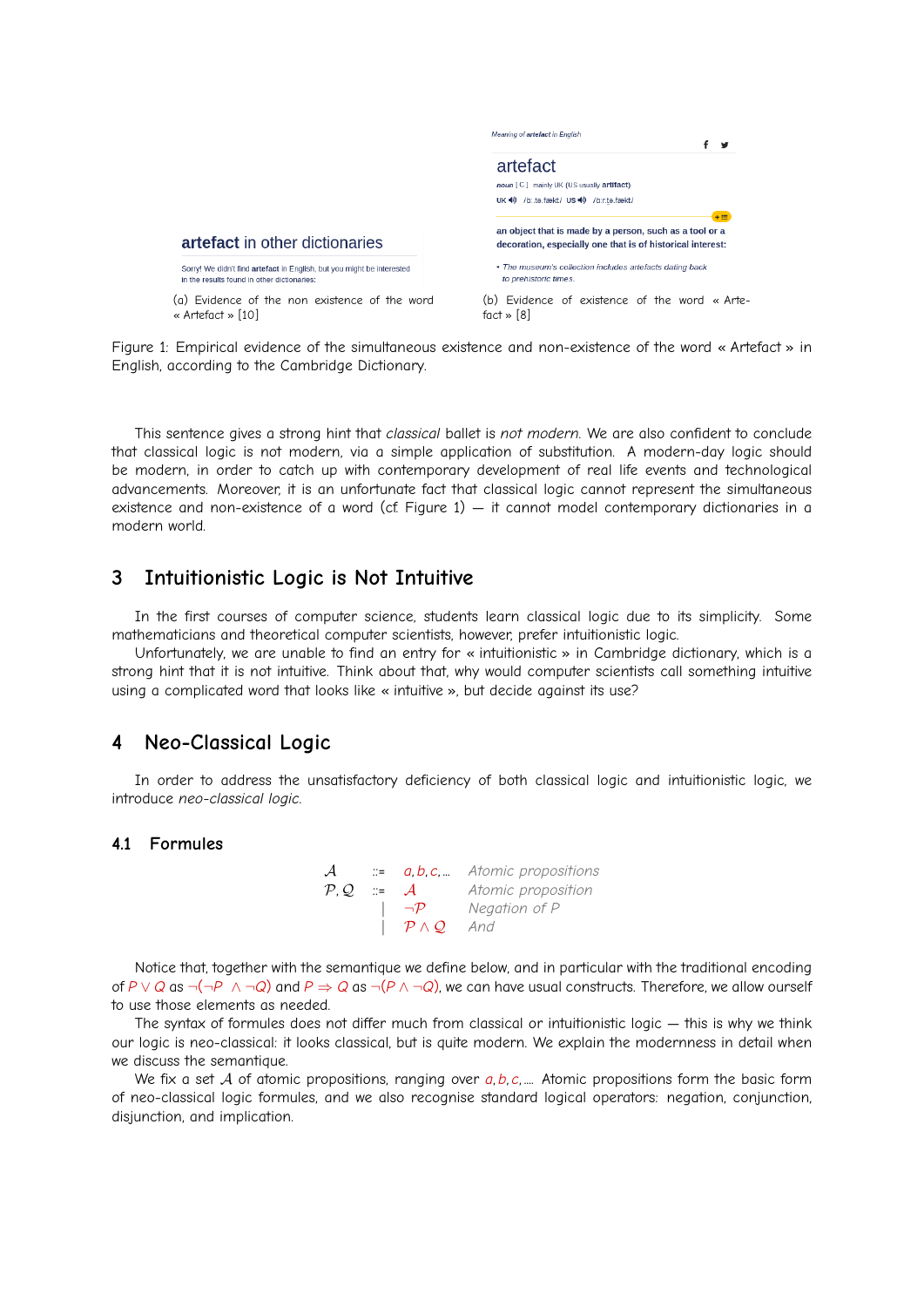#### **4.2 Semantique**

Let  $\vdash$  be a (binary) predicate defined according to the rules in Figure [2.](#page-2-1) We use an infix notation:  $\Gamma \vdash P$ where  $\Gamma$  is an environment and *P* a formula of the neo-classical logic. We write  $\Gamma \nvdash P$  for  $\neg(\Gamma \vdash P)$ .

<span id="page-2-1"></span>
$$
\frac{a \notin \Gamma}{\Gamma \vdash \neg a} \quad (\neg \text{Exists}) \qquad \frac{a \in \Gamma}{\Gamma \vdash a} \quad (\text{Exists}) \qquad \frac{\Gamma_1 \vdash P \qquad \Gamma_2 \vdash Q}{\Gamma_1 \cup \Gamma_2 \vdash P \land Q} \quad (\land) \qquad \frac{\Gamma \vdash \neg P}{\Gamma \vdash \neg (P \land Q)} \quad (\text{DeMorganL})
$$
\n
$$
\frac{\Gamma \vdash \neg Q}{\Gamma \vdash \neg (P \land Q)} \quad (\text{DeMorganR}) \qquad \frac{\Gamma \vdash P}{\Gamma \vdash \neg \neg P} \quad (\neg \neg \text{I})
$$

Figure 2: Inference rules of the  $\vdash$  predicate

The novelty of neo-classical logic lies in the rules (¬Exists) and (Exists). Those two rules establish a strong correspondence between a witness (or observation) of an event and establishing the existence of that event. On the one hand, rule (¬Exists) states that if we have no evidence of an event, we can conclude that this event does not exist. This is, informally, motivated by the fact that having no evidence of an event is indistinguishable from that event not existing. Indeed, if there is a way to distinguish two possible worlds, one with the event, one without; then the distinctive element actually serves as witness of the event. Therefore, from Occam's razor (often stated « Pluralitas non est ponenda sine necessitate »<sup>[2](#page-2-2)</sup>, and widely spread in the literature, see e.g. [\[7,](#page-6-4) Book I, 4, 188a17], but also [\[4,](#page-6-5) Prima Pars, Q.2 art.3 -AG2, &c.]), we should not suppose the existence of an event we have no evidence of; which ends the justification of that rule.

Conversely for (Exists), if we have an observation of an event *a*, we can deduce the existence of that event. This is trivially motivated.

*Exemple* 1 (Artefact exists and does not exist)*.*

$$
\frac{\text{arterfact} \vdash \text{arterfact}}{\text{arterfact} \vdash \text{arterfact} \land \neg \text{arterfact}} \xrightarrow{\text{G} \vdash \neg \text{arterfact}} (\land)
$$

**Theoreme 2** (Consistency). *The deduction system is consistent, i.e.*  $\emptyset \not\vdash \bot$ .

*Preuve.* It is not possible to introduce ⊥.

*Remarque* 3 (Absence of Absolute Truths And Absolute Falsities). We note that ⊤ and ⊥ are not formules of neo-classical logic. This is important since there are no absolute truths and absolute falsities in the modern world. We make a conscious effort to model this observation in our logic.

# <span id="page-2-0"></span>**5 Meta**[3](#page-2-3) **-Theory of** *Neo-Classical Logic*

<span id="page-2-4"></span>**Lemme 4** (To tree or not to tree)**.**

$$
\forall \Gamma \cdot \forall P \cdot \Gamma \vdash P \vee \Gamma \not\vdash P
$$

*Preuve.* First, we need to clarify the statement. It is obviously not a neo-classical formula (typically, neoclassical logic do not have quantifier). Instead, it is a formula from first-order classical logic, where  $\vdash$  is a (binary) predicate; and ∨ is the disjunction of classical logic.

The result then follows directly from the law of excluded-middle of classical logic.  $\frac{1}{2}$ 

<span id="page-2-5"></span>**Lemme 5** (If no proof, then proof of negation)**.**

$$
\forall \Gamma \cdot \forall P \cdot \Gamma \not\vdash P \Rightarrow \Gamma \vdash \neg P
$$

*Preuve.* By induction on *P*.

**Case**  $P = a$ : from the premisses of (Exists), we have that  $a \notin \Gamma$ . Therefore, rule (¬Exists) applies.

**Case**  $P = \neg Q$ : neither ( $\neg$ Exists), (DeMorganL), (DeMorganR) nor ( $\neg \neg I$ ) apply. By case analysis on *Q*:

<span id="page-2-2"></span> $2<sub>α</sub>$  entities should not be multiplied beyond necessity », translation Wikipedia.

<span id="page-2-3"></span><sup>&</sup>lt;sup>3</sup>Not to be confused with Meta Platforms Inc, "metaverse", or whatever.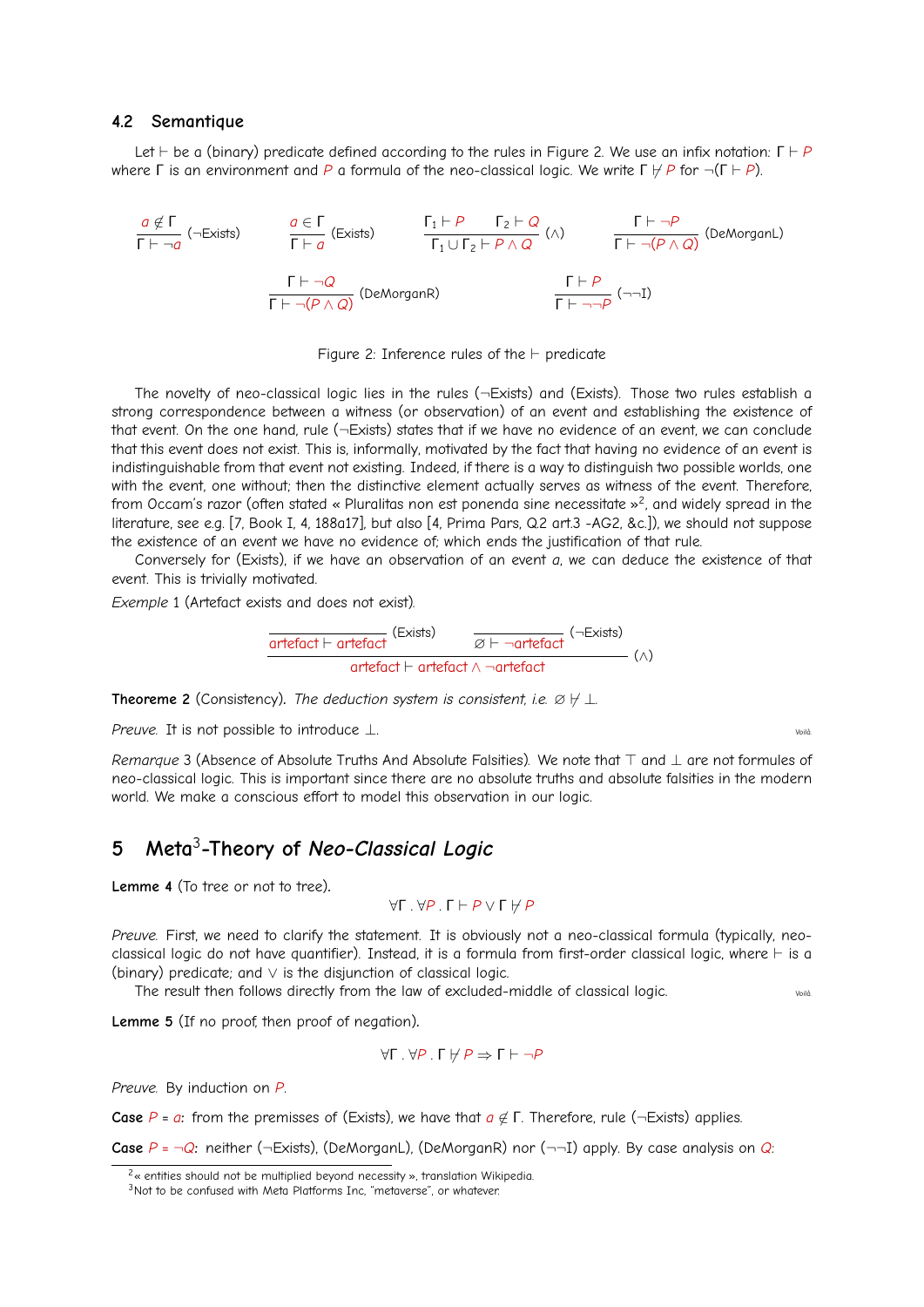- **Case** *Q* **is** *a*: since (¬Exists) does not apply, we have that  $a \in \Gamma$ , therefore  $\Gamma \vdash Q$ , therefore  $\Gamma \vdash \neg P$  by applying (¬¬I).
- **Case**  $Q$  **is**  $\neg Q'$ : since (¬¬I) does not apply, we have that  $\Gamma \not\vdash Q'$ . From the induction hypothesis, we have that  $\Gamma \vdash \neg Q'$ . Therefore,  $\Gamma \vdash \neg P$  (i.e.  $\Gamma \vdash \neg \neg \neg Q'$ ) by applying (¬¬I).
- **Case** *Q* **is**  $Q_1 \wedge Q_2$ : since neither (DeMorganL) nor (DeMorganR) apply, we have that both Γ  $\vdash \neg Q_1$ and Γ  $\forall$  ¬*Q*<sub>2</sub>. Therefore, from the induction hypothesis, both Γ  $\vdash$  ¬¬*Q*<sub>1</sub> and Γ  $\vdash$  ¬¬*Q*<sub>2</sub>. From the premises of ( $\neg$ -I) on those two statements, we have that both  $\Gamma \vdash Q_1$  and  $\Gamma \vdash Q_2$ . Therefore,  $Γ ⊢ Q_1 ∧ Q_2$  (i.e. Γ  $⊢ Q$ ), by applying (∧). Therefore, we can prove Γ  $⊢ ¬P$ , i.e. Γ  $⊢ ¬¬Q$ , by applying  $(\neg\neg I)$ .
- **Case**  $P$  =  $Q_1 \wedge Q_2$ : Since rule (∧) does not apply, we have that for any subsets  $\Gamma_1$ ,  $\Gamma_2$  of  $\Gamma$ , neither  $\Gamma_1 \vdash Q_1$  $\ln \ln \Gamma_2 \vdash Q_2$ . I.e.,  $\forall \Gamma' \in \Gamma$  . Γ  $\nvdash Q_1$  (resp.  $Q_2$ ). Therefore, from the induction hypothesis, we have that for any subset Γ' of Γ, Γ'  $\vdash \neg Q_1$  (resp.  $Q_2$ ).

Therefore, the proof finishes by showing that  $\Gamma \vdash \neg P$ , i.e.  $\Gamma \vdash \neg Q_1 \wedge Q_2$  by applying either (DeMorganL) or (DeMorganR).

#### **5.1 Law of Contradiction**

<span id="page-3-0"></span>**Lemme 6** (Empiricism brings knowledge)**.**

$$
\forall P \, . \, \exists \Gamma \, . \, \Gamma \vdash P
$$

*Preuve.* By induction on *P*.

**Case** *P* = *a***:** let Γ = {*a*}, apply (Exists).

**Case**  $P = \neg P'$ : By case analysis on  $P'$ :

**Case** *P*<sup>'</sup> = *a*: Let Γ = ∅, and the result holds directly from rule (¬Exists).

- **Case**  $P' = Q_1 \wedge Q_2$ : From the induction hypothesis, we know that there exist  $\Gamma_1$  such that  $\neg Q_1$  holds. Therefore, we can take  $\Gamma = \Gamma_1$  and apply (DeMorganL).
- **Case**  $P' = \neg Q$ : In that case, we have to prove  $\neg \neg Q$ . The result holds directly from the induction hypothesis and by applying the rule  $(-\neg 1)$ .
- **Case**  $P = Q_1 \wedge Q_2$ : From the induction hypothesis, we know that there exists a  $\Gamma_1$  (resp.  $\Gamma_2$ ) such that  $\Gamma_1 \vdash Q_1$ (resp.  $\Gamma_2 \vdash Q_2$ ). We can take  $\Gamma = \Gamma_1 \cup \Gamma_2$  and apply the rule  $(\wedge)$ .

**Theoreme 7** (Law of contradiction)**.**

∀*P* . ∃Γ . Γ ` *P* ∧ ¬*P*

**Preuve.** This Theoreme is a corollaire of lemme [6.](#page-3-0) Voilà. Voilà. Voilà. Voilà. Voilà. Voilà. Voilà. Voilà. Voilà. Voilà. Voilà. Voilà. Voilà. Voilà. Voilà. Voilà. Voilà. Voilà. Voilà. Voilà. Voilà. Voilà. Voilà. Voilà. Vo

#### **5.2 Excluded-Middle**

**Theoreme 8** (Excluded-Middle)**.**

$$
\forall \Gamma \, . \, \forall P \, . \, \Gamma \vdash P \vee \neg P
$$

*Preuve.* As we said above,  $P \vee \neg P$  is encoded in our calculus as  $\neg(\neg P \wedge \neg \neg P)$ . Therefore, we actually have to prove that this formula holds for all *P* and Γ.

From lemme [4,](#page-2-4) Γ *+ P* or Γ  $\forall$  *P*. By case analysis:

**Case**  $Γ ⊢ P$ **:** 

. . . Γ ` *P* Hypothesis Γ ` ¬¬*P* Γ ` ¬(¬*P* ∧ ¬¬*P*) (DeMorganL) (¬¬I)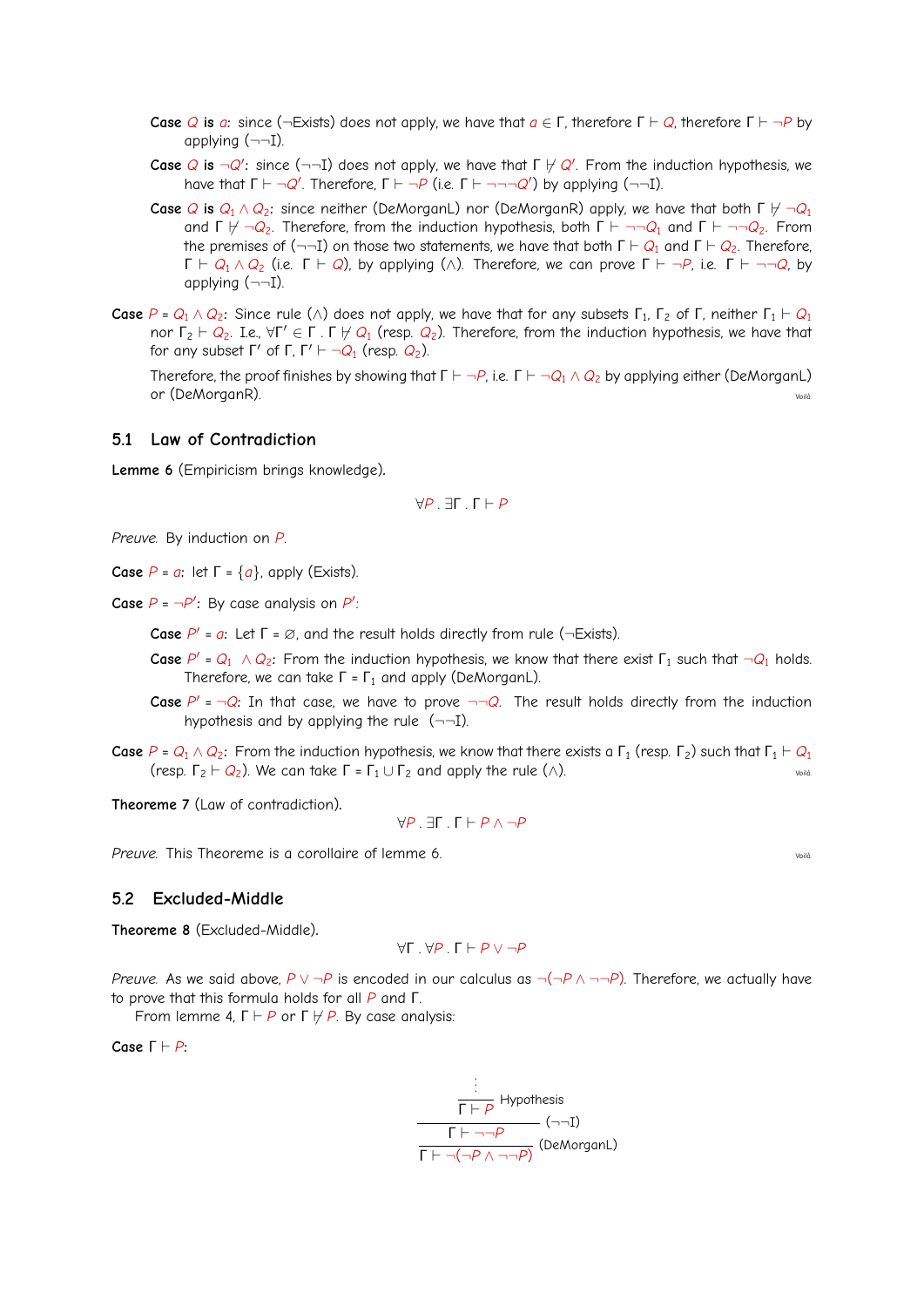**Case**  $\Gamma \nvdash P$ : From lemme [5,](#page-2-5)  $\Gamma \vdash \neg P$ .

$$
\frac{\frac{\vdots}{\Gamma \vdash \neg P} \text{ Hypothesis}}{\Gamma \vdash \neg \neg \neg P} \quad (\neg \neg 1)
$$
\n
$$
\frac{\Gamma \vdash \neg \neg P}{\Gamma \vdash \neg (\neg P \land \neg \neg P)} \text{ (DeMorganR)}
$$

Voilà.

#### **5.3 Decidability of Validity**

Finally, we want to show that deciding whether a formula *P* is valid under a context Γ is decidable. For that, we first show how to compute two sets: first, the set of event that *must* be in Γ, and second, the set of event that must not be in Γ, in order to satisfy the formula. Finally, we compare Γ with those two sets to decide whether *P* can be satisfied.

Set of required events. Let  $\mathbb{R}_P$  be the set of required events to satisfy *P*. Notice that there might be multiple ways to satisfy a single formula, i.e. multiple sets of required events are possible. Therefore,  $\mathbb{R}_P$  is actually a set of sets of events. R<sub>P</sub> can easily be defined as follows:

$$
\mathbb{R}_{P} \stackrel{\text{def}}{=} \begin{cases} \emptyset & \text{if } P = \neg a, \forall a \\ \{\{a\}\} & \text{if } P = a, \forall a \\ \{\mathbb{P}_{Q_1} \cup \mathbb{P}_{Q_2} | \mathbb{P}_{Q_1} \in \mathbb{R}_{Q_1} \land \mathbb{P}_{Q_2} \in \mathbb{R}_{Q_2}\} & \text{if } P = Q_1 \land Q_2 \\ \mathbb{R}_{\neg Q_1} \cup \mathbb{R}_{\neg Q_2} & \text{if } P = \neg (Q_1 \land Q_2) \\ \mathbb{R}_{Q} & \text{if } P = \neg \neg Q \end{cases}
$$

<span id="page-4-1"></span>**Lemme 9** (Required is correct). *For all* **Γ**, *for all P*, *if*  $\exists \mathbb{P} \in \mathbb{R}_P$  *such that*  $\mathbb{P} \subseteq \Gamma$ , *then*  $\Gamma \nvdash P$ .

*Preuve.* The proof is direct, by induction on *P*. Each possible case of corresponds to a case of R*P*, corresponds to the premises of a rule (or two rules for the two variants of (DeMorgan)).

<span id="page-4-0"></span>**Lemme 10.** *For all P,* R*<sup>P</sup> is computable.*

*Preuve.* Let  $n_1(P)$  be the number of occurrences of  $\neg (Q_1 \land Q_2)$  in *P.* Let  $n_2(P)$  be the number of occurrences of ¬*Q* in *P*. Let ≺ be an order relation on formules defined as follows:

$$
P \prec Q
$$
 if and only if  $(n_1(P) < n_1(Q))$  or  $(n_1(P) = n_1(Q)$  and  $n_2(P) < n_2(P)$ 

We easily show, by induction, that, for each recursive computation of  $\mathbb{R}_Q$  to compute  $\mathbb{R}_P$ ,  $Q \prec P$ . Also, there is a finite number of recursive call at each step.

Therefore, the computation eventually terminates. Therefore, the computation eventually terminates.

Set of forbidden events. Let  $\mathbb{F}_P$  be the set of forbidden events to satisfy P.  $\mathbb{F}_P$  can easily be defined as follows:  $\overline{ }$ 

$$
\mathbb{F}_{P} \stackrel{\text{def}}{=} \begin{cases}\n\{a\} & \text{if } P = \neg a, \forall a \\
\emptyset & \text{if } P = a, \forall a \\
\mathbb{F}_{Q_1} \cap \mathbb{F}_{Q_2} & \text{if } P = Q_1 \land Q_2 \\
\mathbb{F}_{\neg Q_1} \cup \mathbb{F}_{\neg Q_2} & \text{if } P = \neg Q_1 \land Q_2 \\
\mathbb{F}_{Q} & \text{if } P = \neg \neg Q\n\end{cases}
$$

<span id="page-4-2"></span>**Lemme 11** (Forbidden is correct). *For all* **Γ**, for all **P**, if  $\Gamma \cap \mathbb{F}_P \neq \emptyset$ , then  $\Gamma \nvdash P$ .

*Preuve.* The proof is direct by induction on *P*. Each possible case of corresponds to a case of  $\mathbb{F}_p$ , corresponds to the premises of a rule (or two rules for the two variants of (DeMorgan)).

**Lemme 12.** *For all P,* F*<sup>P</sup> is computable.*

*Preuve.* The proof is similar to the proof of lemme [10.](#page-4-0) Voilà. Voilà.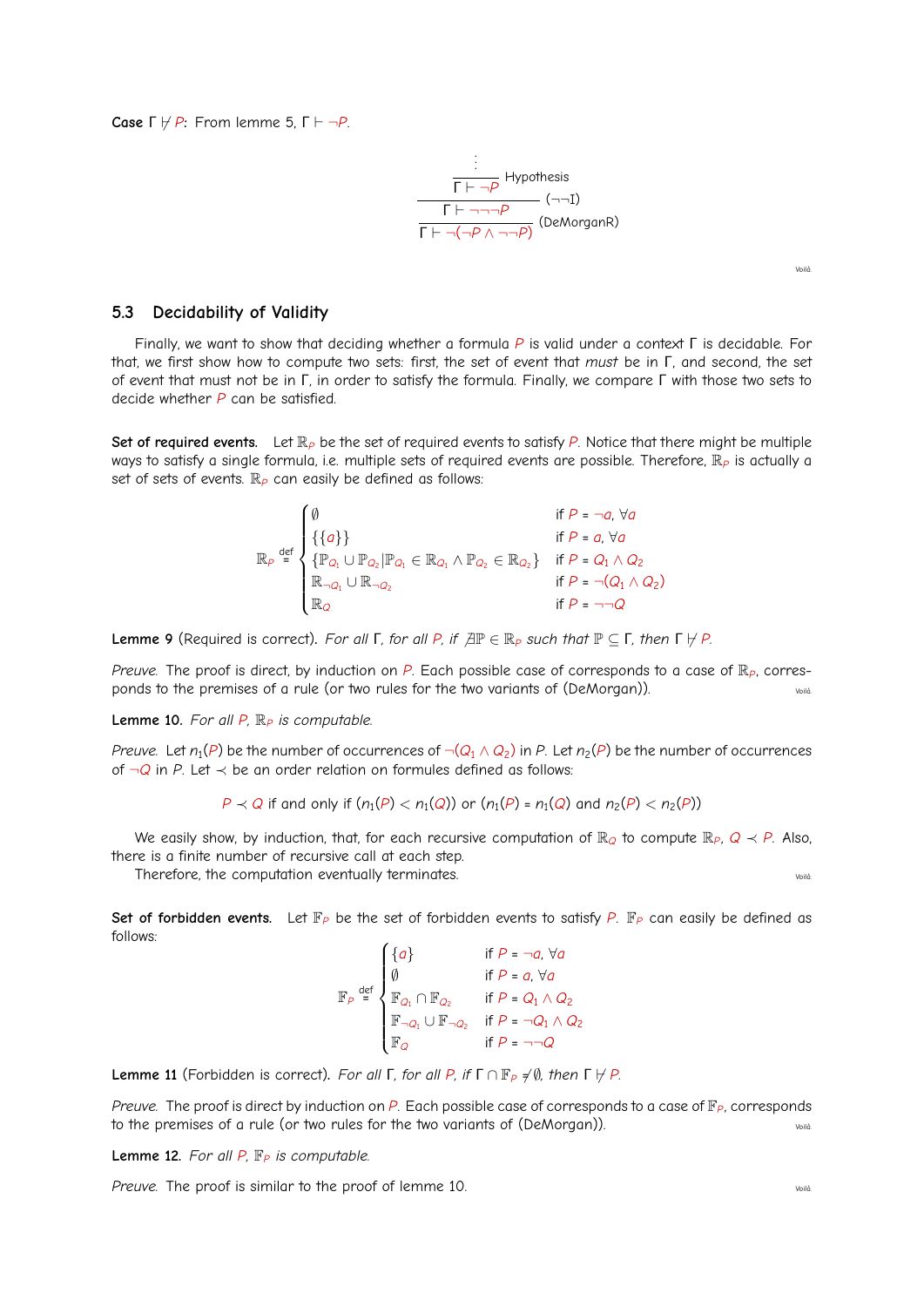**Theoreme 13.** For all  $\Gamma$ , for all  $P$ ,  $\Gamma \vdash P$  if and only if:

*1.* ∃ $\mathbb{P}$  ∈  $\mathbb{R}_P$  .  $\mathbb{P}$  ⊂ Γ*; and* 

*2.* Γ ∩ F*<sup>P</sup>* = ∅*.*

*Preuve.* The if direction is a direct consequence of lemmes [9](#page-4-1) et [11,](#page-4-2) by contraposition.

We have to show the other direction, that is the two conditions are sufficient to have  $\Gamma \vdash P$ . The result is direct by induction on *P*.

**Corollaire 14** (The validity of a formula is decidable)**.** *For any* Γ*, for any P,* Γ ` *P is decidable.*

# <span id="page-5-0"></span>**6 Practical Applications**

As logicians, we have a moral duty to remain close to practical applications of our works. Indeed, the formal study of arguments allows every citizen to cast a light and understand actual facts on the world that surrounds us. In order to show that our work has indeed some practical use, in this section, we show an actual exemple taken from everyday's life.

While police violence is a well-documented issue in modern democracies [\[1,](#page-6-6)5], we still have statements that police violence does not exist [\[2,](#page-6-8)[3\]](#page-6-9) (e.g. « Ne me parlez pas de [. . . ] violences policières, ces mots sont inacceptables dans un État de droit. »<sup>[4](#page-5-2)</sup>, Macron *et al.*, reported at 0:40 in [\[3\]](#page-6-9), and in [\[2\]](#page-6-8)).

In the following, we show that our logic captures such arguments, as they are actually derivable. Let *v<sup>p</sup>* an actual observation of police violence. In the following, we show how we can simultaneously claim that such event occurs and does not occurs, given such observation.

$$
\frac{\frac{V_p \in \{V_p\}}{\{V_p\} \vdash V_p} \text{ (Exists)} \qquad \frac{V_p \notin \varnothing}{\emptyset \vdash \neg V_p} \text{ (-Exists)} }{\{V_p\} \vdash V_p \land \neg V_p} \qquad (\land)
$$

# <span id="page-5-1"></span>**7 Conclusion, Unrelated and Future Work**

In this paper, we presented new semantique for the propositional calculus. We show that this new semantique have interesting properties. For instance, the standard law of excluded-middle holds in our calculus, or that the validity of a formula is decidable. In addition, we show that new, previously unexplored<sup>[5](#page-5-3)</sup> laws, such as the *Law of contradiction* also holds for our calculus.

Overall, as stated in the motivation, our calculus captures intuitive notions of proofs based on the notion of evidence. Our calculus finally brings the formal basis needed for reasoning on the ontological<sup>[6](#page-5-4)</sup> notion of existence, which is a problem that was left opened since almost 2.5 millennia; yet still relevant as of today.

**Unrelated Work.** Very little is unrelated to this one, as this work regards the relation between evidence and knowledge. Therefore, all evidence-based sciences are related to this work. Furthermore, as it aims to give a formal basis to ontological<sup>[7](#page-5-5)</sup> arguments, it relates to philosophical works, which we therefore have to exclude from unrelated works as well.

**Future Work.** The current main limitation is that it is based on propositional logic; and therefore lacks the expressiveness needed to capture more complex argumentations. Future work could include extending this paper up to higher-order logic. Such extension could benefit from an extended expressiveness, possibly being expressive enough to encode arithmetics.

The exemple shown in Section [6](#page-5-0) illustrate that our logic allows a fine characterisation of the reasoning that leads to some claims. For instance, we saw that the authors of the sentence above (Macron *et al.*, reported in [\[2,](#page-6-8) [3\]](#page-6-9)) loose some information in their reasoning. The current work is limited in that it does not give explanation for this loss. Intuitively, we can hypothesize various causes, ranging from plain lack of knowledge to deliberate ignorance. Future works is needed to elaborate on such hypothesis.

<span id="page-5-4"></span> $6$ Ditto

<span id="page-5-3"></span><span id="page-5-2"></span><sup>4«</sup> Don't say [...] "police violence" to me, those words are unacceptable in a Rechtsstaat. » Translation by the authors. <sup>5</sup>To the best of the author's knowledge.

<span id="page-5-5"></span> $7$ or « epistemic », as you can guess, the authors are not philosophers and are just using those big words to impress reviewer #2.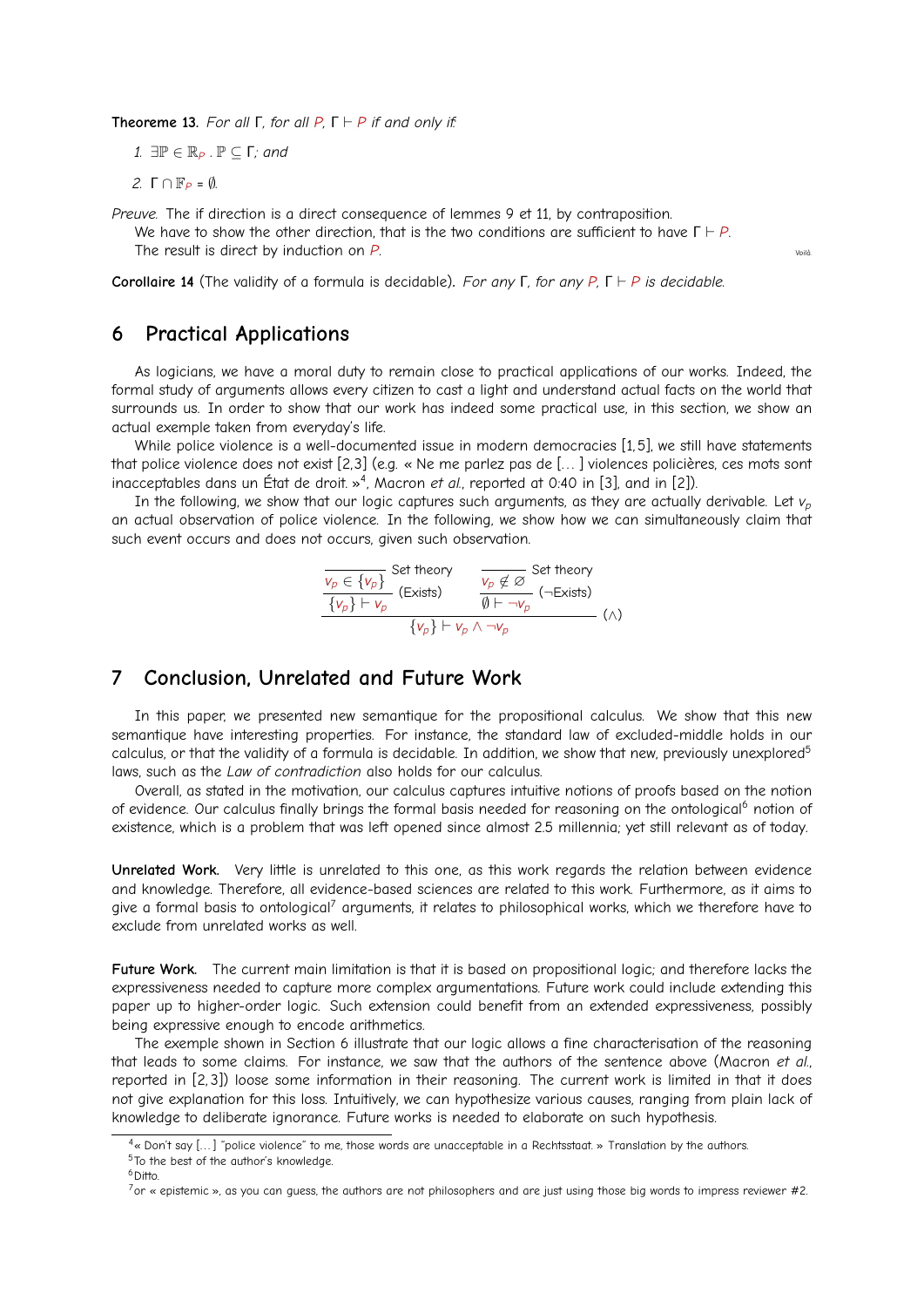#### **Remerciements**

We thank anonymous reviewers from Sigbovique 2022 for their helpful comments and insights, except reviewer #2. We think this paper should be rated 5/7.

## **References**

- <span id="page-6-6"></span>[1] Violences policières, les situer pour mieux y résister. *Vacarme 77*, 4 (2016), 8–23. Place: Paris Publisher: Association Vacarme.
- <span id="page-6-8"></span>[2] VIDEO. "Gilets jaunes" : Macron juge "inacceptable dans un Etat de droit" de parler de "violences policières", Mar. 2019.
- <span id="page-6-9"></span>[3] Clique TV. Clément Viktorovitch : Peut-on parler de violences policières ? - Clique - CANAL+, June 2020.
- <span id="page-6-5"></span>[4] d'Aquino, T. *Summa Theologiae*. XIII AD.
- <span id="page-6-7"></span>[5] Jobard, F. *Bavures policières ? La force publique et ses usages*. TAP / Politique et société. La Découverte, Paris, 2002.
- <span id="page-6-0"></span>[6] Schrödinger, E. Die gegenwärtige Situation in der Quantenmechanik. *Naturwissenschaften 23*, 48 (Nov. 1935), 807–812.
- <span id="page-6-4"></span>[7] ᾿Αριστοτέλης. Φυσικὴ ἀκρόασις. c. IV BC.
- <span id="page-6-1"></span>[8] University of Cambridge. Cambridge dictionary – Entry "Artefact", 2022.
- <span id="page-6-3"></span>[9] University of Cambridge. Cambridge dictionary – Entry "Classical", 2022.
- <span id="page-6-2"></span>[10] University of Cambridge. Cambridge dictionary – Spellcheck of "Artefact", 2022.

# **A Selected Reviews**

#### **Review #1**

Awesome paper, your law of contradiction reminds me of this, so you should cite it in Unrelated Work! [https://en.wikipedia.org/wiki/Double\\_truth](https://en.wikipedia.org/wiki/Double_truth)

And jokes aside, this thing about reconciling intuitionistic and classical logic is really not that far fetched, and there is a nice correspondence between double negation elimination and CPS translation: (e.g. [https:](https://www.cl.cam.ac.uk/teaching/1819/Types/lec-10-handout.pdf) [//www.cl.cam.ac.uk/teaching/1819/Types/lec-10-handout.pdf](https://www.cl.cam.ac.uk/teaching/1819/Types/lec-10-handout.pdf))

## **Review #2**

I congratulate you with what looks like groundbreaking research, but I don't understand it at all, and I hate the font. Thus my score for this paper: DZ.

#### **Review #3**

Thank you for sharing your illuminating paper with me. I cannot overstate the importance of your contribution: I am sure it will take some time for the world to fully appreciate it - just like it took me almost one week to answer your email.

I was particularly fascinated by Lemme 5 - "If no proof, then proof of negation." I believe this result can be also phrased as: "Absence of evidence implies evidence of absence" - which is a very important concept to grasp in our troubled world.

As one of its impactful applications, consider e.g. the thorny debate on the effectiveness of face masks for limiting the spread of COVID-19 infections. At the beginning of the pandemic, one recurring argument was "there are no scientific studies that prove the effectiveness of face masks, therefore face masks are not effective." A naive mind would believe that this argument is based on a logical fallacy, as it confuses absence